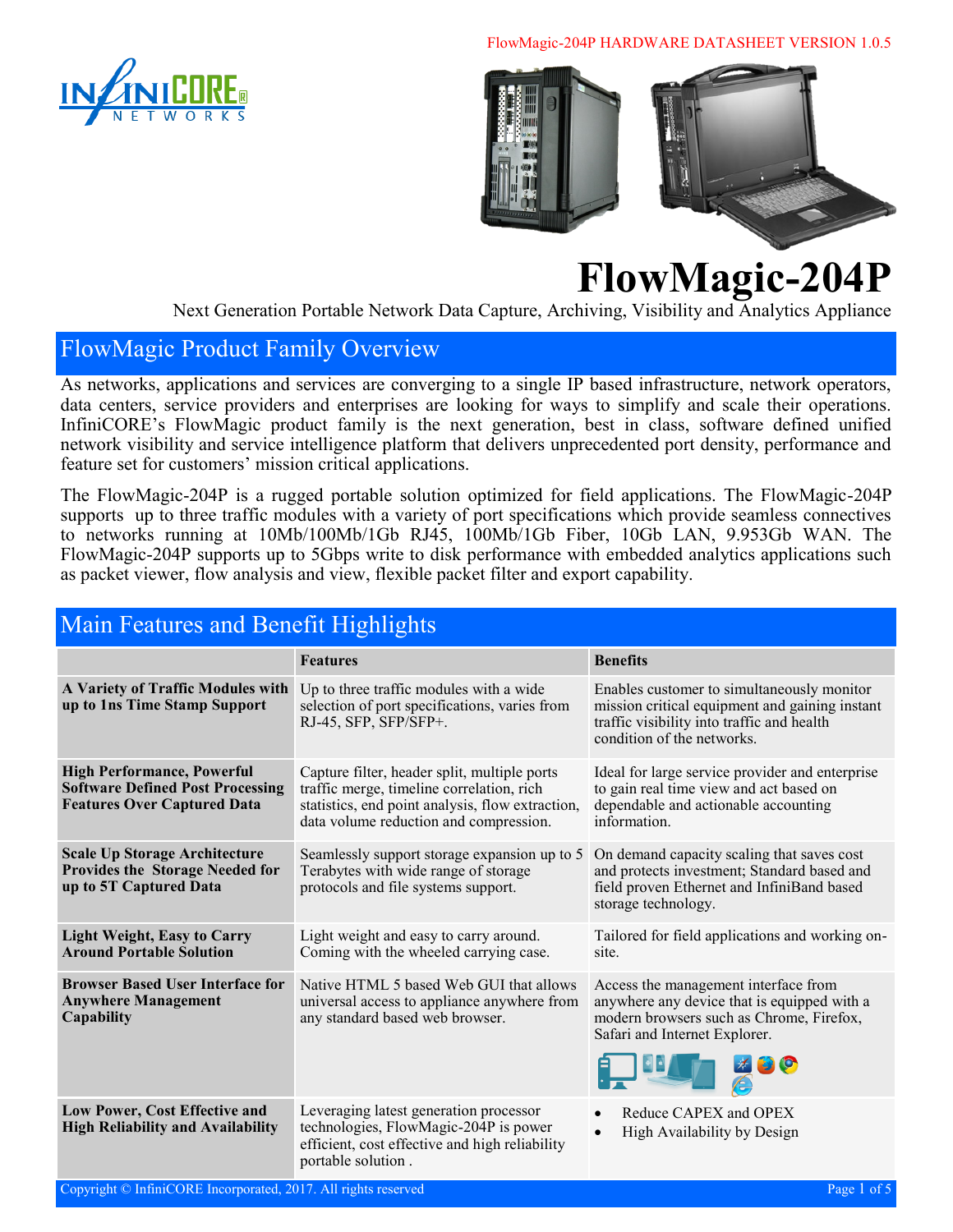

# FlowMagic-204P External Interfaces Specification

| <b>Function</b>                                                                                       | Compliance<br><b>Type</b>                                                                                                                                                                                                                        |                                                                                                 | Quantity                          |
|-------------------------------------------------------------------------------------------------------|--------------------------------------------------------------------------------------------------------------------------------------------------------------------------------------------------------------------------------------------------|-------------------------------------------------------------------------------------------------|-----------------------------------|
| <b>Variety of Traffic Ports from</b><br>10Mb/100Mb/1Gb RJ45,<br>100Mb/1G SFP, 10Gb LAN,<br>9.953 WAN, | IEEE 802.3ae 10 Gigabit Ethernet;<br>IEEE 802.3aq 10GBASE-LRM;<br>SFP+ MSA, Revision 4.1;<br>Direct-Attach Copper Cable Support up<br>to 3 Meters;<br>OC-192/STM-64 10G WAN;<br>10/100/1G SFP with SGMII and Auto<br><b>Negotiation Support;</b> | 10G SFP+ Fiber Optics/<br>DACs;<br>1G SGMII Based SFP<br>for Fiber Optics and RJ-<br>45 Copper; |                                   |
| 10/100/1000Mbps Management<br>Port                                                                    | Copper RJ-45<br>10/100/1000BASE-T<br>Category 5, Category 5e, Category 6<br><b>UTP</b>                                                                                                                                                           |                                                                                                 | $\overline{2}$                    |
| 10/100/1000Mbps Management<br><b>Port with BMC Support</b>                                            | 10/100/1000BASE-T<br>Category 5, Category 5e, Category 6 UTP                                                                                                                                                                                     | Copper RJ-45                                                                                    | N/A                               |
| <b>10GBase-T Management Port</b>                                                                      | IEEE 802.3 10GBase-T                                                                                                                                                                                                                             | Copper RJ-45                                                                                    | N/A                               |
| 10GBase-SFP+ Management Port                                                                          | IEEE 802.3 10GBase-SR                                                                                                                                                                                                                            | 10G SFP+ Fiber Optics                                                                           | N/A                               |
| <b>Console Port</b>                                                                                   | 115200 Baud 8 Bit Data No Parity 1 Stop Bit Serial                                                                                                                                                                                               |                                                                                                 | $\overline{2}$                    |
| <b>USB Port</b>                                                                                       | USB 2.0 High Speed<br><b>USB 2.0</b>                                                                                                                                                                                                             |                                                                                                 | $\overline{4}$                    |
| <b>USB Port</b>                                                                                       | USB 3.0 High Speed                                                                                                                                                                                                                               | <b>USB 3.0</b>                                                                                  |                                   |
| <b>DVI</b> Port                                                                                       | DVI-D, DVI-I Connectors                                                                                                                                                                                                                          | <b>DVI</b>                                                                                      | $\overline{2}$                    |
| 2.5" Local Hard Drive                                                                                 | SATA-II Hot Swappable Drive Bays                                                                                                                                                                                                                 | 2.5" Hard Drive                                                                                 | (5 available for<br>data storage) |
| 2.5" System Hard Drive                                                                                | SATA-II Fixed Internal Hard Drive Bays                                                                                                                                                                                                           | 2.5" Hard Drive                                                                                 | $\mathbf{1}$                      |
| <b>Power Button</b>                                                                                   | Push Button                                                                                                                                                                                                                                      | Push Button                                                                                     | $\mathbf{1}$                      |
| <b>Reset Button</b>                                                                                   | <b>Reset Button</b>                                                                                                                                                                                                                              | <b>Reset Button</b>                                                                             | N/A                               |
| <b>Front Panel Accessible Rear</b><br><b>Locator Button</b>                                           | Turn on location LED on Rear                                                                                                                                                                                                                     | Push Button                                                                                     | N/A                               |
| <b>Visible LED Panel</b>                                                                              | Power LED<br><b>LEDs</b><br><b>HDD Activity LEDs</b>                                                                                                                                                                                             |                                                                                                 | $\overline{2}$                    |
| <b>Power Supply</b>                                                                                   | 250W Power Supply<br>$\mathbf{1}$<br>100-240VAC 50-60Hz, Auto Switch                                                                                                                                                                             |                                                                                                 | $\mathbf{1}$                      |
| Keyboard/Mouse                                                                                        | 87-key industrial keyboard with touchpad                                                                                                                                                                                                         | RJ-45                                                                                           | $\mathbf{1}$                      |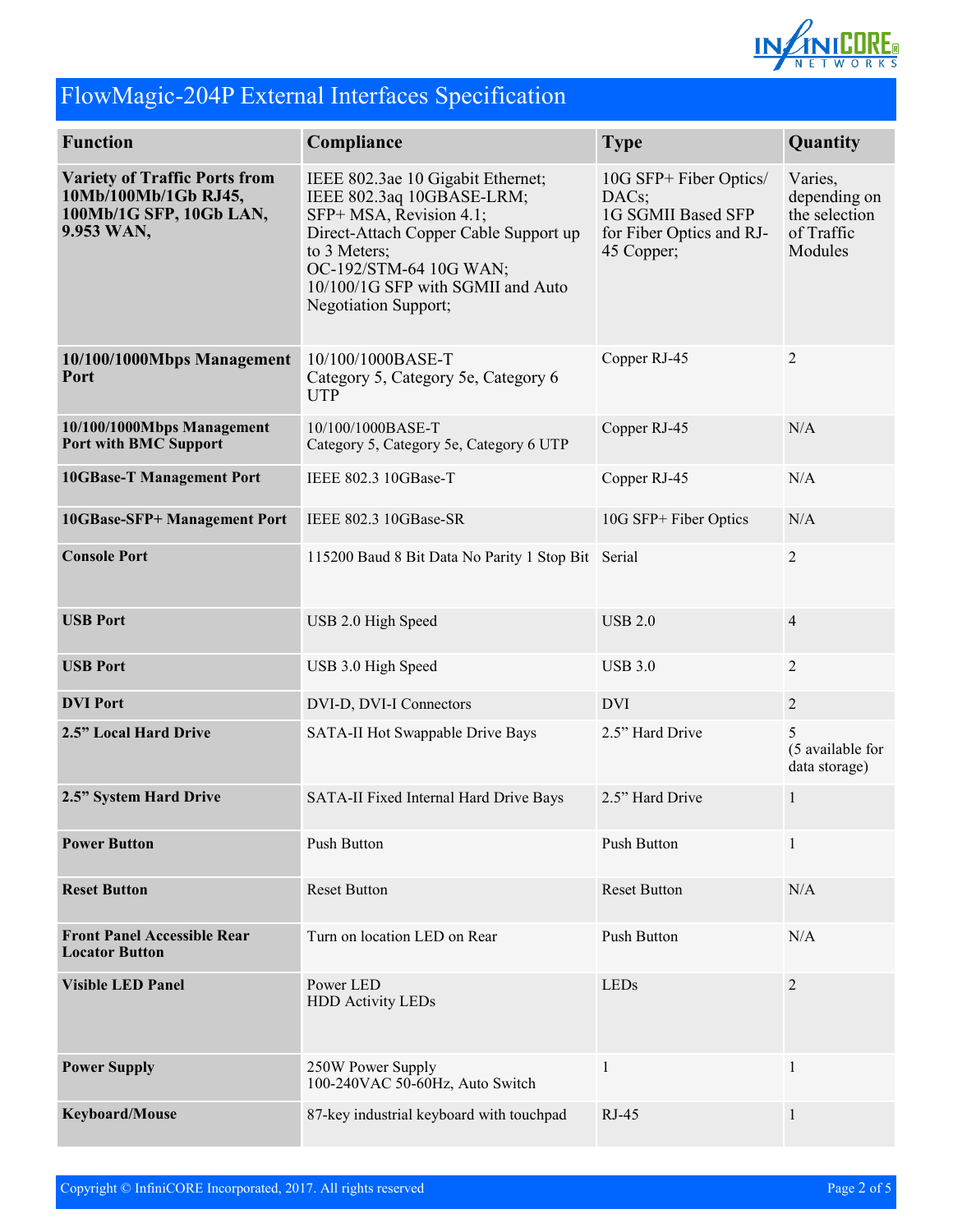

#### FlowMagic-204P Front Panel Features



### FlowMagic-204P Left Panel Features



\*: Please see page 5 for the availability of traffic modules with a wide selection of port specifications.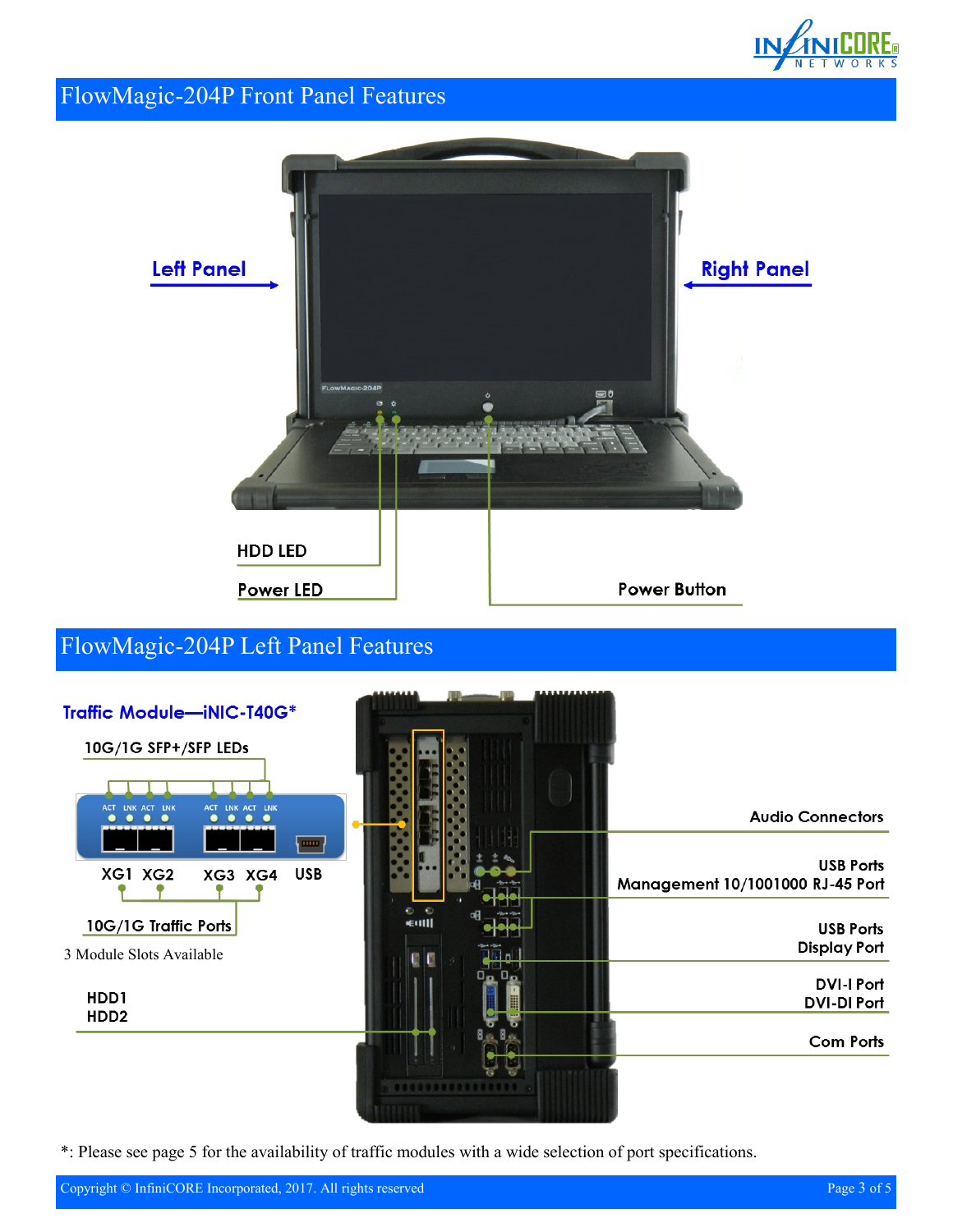

# FlowMagic-204P Right Panel Features



# FlowMagic-204P Foundation Package

| <b>Features and Packages</b>                                | <b>Description</b>                                                                                                                                                                                                                                                          |
|-------------------------------------------------------------|-----------------------------------------------------------------------------------------------------------------------------------------------------------------------------------------------------------------------------------------------------------------------------|
| <b>InfiniOS 64Bit Operating System</b>                      | The latest generation InfiniCORE 64 bit Operating System                                                                                                                                                                                                                    |
| <b>HTML 5 Based Web Management User</b><br><b>Interface</b> | Operating system independent Web UI supports access from Google Chrome, Mozilla<br>Firefox, Microsoft Internet Explorer 9,10 and Apple Safari.                                                                                                                              |
| <b>Software Defined Data Plane</b><br>Orchestrator          | Manage up to three modules with a wide selection of capture and traffic processing<br>port specifications varies from RJ-45, SFP, SFP/SFP+.                                                                                                                                 |
| <b>High Performance Traffic Capture</b><br>Package          | Purposefully optimized network traffic capture package provides functions such as<br>timestamp, filter, truncation, source port tagging, tunnel termination etc.                                                                                                            |
| <b>Statistic Master Package</b>                             | Collecting statistics from capture ports such as Receive Octets; Frames; Broadcast<br>Frames; Unicast Frames; Multicast Frames; Frame Length Histogram;<br>Total Error Frames; Short, Oversize, Jabber, FCS Error, Symbol Error Frames<br><b>IP/UDP/TCP Checksum Error.</b> |
| <b>Storage Orchestrator</b>                                 | Store captured traffic into local hard disk drives;<br>Automatic space recycling is supported.                                                                                                                                                                              |
| <b>Storage Benchmark Package</b>                            | Embedded storage benchmark tool to evaluate the performance of attached data drives<br>under installed drive model (s).                                                                                                                                                     |
| <b>Packet Decoder Crystal View Package</b>                  | Provide instant traffic decoding and display from the web interface; multi-format<br>display such as packet brief, packet details and Hex format are supported.                                                                                                             |
| <b>Drill Master Traffic Analytic and Export</b><br>Package  | Drill Master Traffic Export Package supports to extract full or subset of captured<br>traffic into standard PCAP format; Traffic can be filtered before export; Traffic can be<br>split into predefined file size.                                                          |